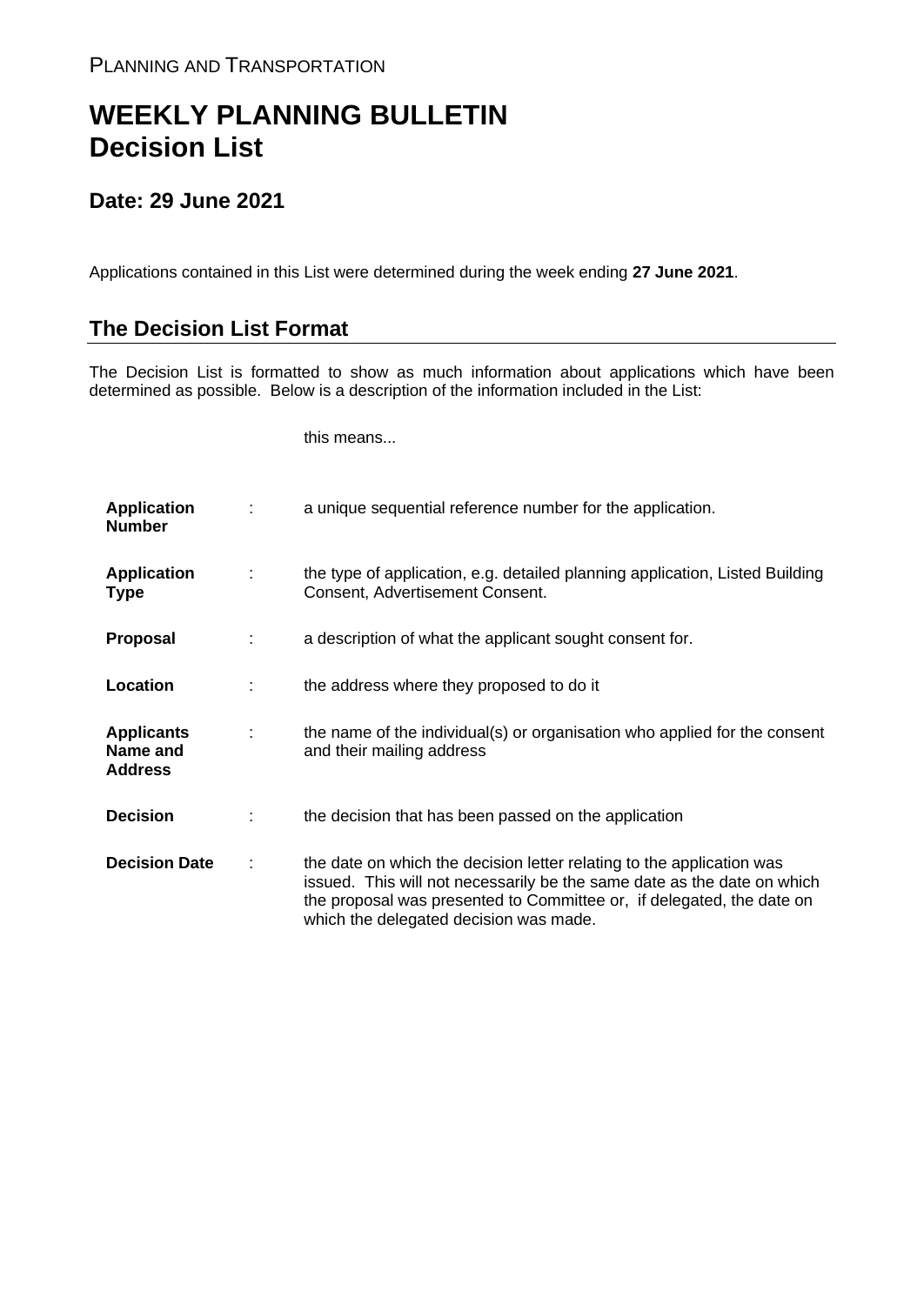| <b>Application No</b><br><b>Application Type</b><br>Proposal<br>Location<br><b>Applicant</b><br><b>Decision</b><br><b>Decision Issued</b>        | P/19/0804/FUL<br><b>Planning Permission</b><br>Alterations and Extension to Restaurant/Bar and Associated Groundworks (Part<br>Retrospective)<br>Bridge Inn, Whitecross, Linlithgow, EH49 7PX<br>Buzzworks Holdings Ltd, FAO Colin Blair, Vics and The Vine, 132 Main Street,<br>Prestwick, KA9 1PB<br><b>Grant Planning Permission</b><br>25 June 2021<br>View the application details                                                                          |
|--------------------------------------------------------------------------------------------------------------------------------------------------|------------------------------------------------------------------------------------------------------------------------------------------------------------------------------------------------------------------------------------------------------------------------------------------------------------------------------------------------------------------------------------------------------------------------------------------------------------------|
| <b>Application No</b><br><b>Application Type</b><br><b>Proposal</b><br>Location<br><b>Applicant</b><br><b>Decision</b><br><b>Decision Issued</b> | P/19/0805/LBC<br><b>Listed Building Consent</b><br>Alterations and Extension to Restaurant/Bar and Associated Groundworks (Part<br>Retention of Works Already Carried Out)<br>Bridge Inn, Whitecross, Linlithgow, EH49 7PX<br>Buzzworks Holdings Ltd, FAO Colin Blair, Vics and Vine, 132 Main Street,<br>Prestwick, KA9 1PB<br><b>Grant Listed Building Consent</b><br>25 June 2021<br>View the application details                                             |
| <b>Application No</b><br><b>Application Type</b><br><b>Proposal</b><br>Location<br><b>Applicant</b><br><b>Decision</b><br><b>Decision Issued</b> | P/20/0169/FUL<br><b>Planning Permission</b><br>Formation of Car Wash and Valet Centre (Sui Generis), Including the Siting of<br>No.1 Container (Office/Store), Erection of Canopy, Fencing and Associated<br>Development<br>Klondyke Garden Centre, Burnside Nursery, Polmont, Falkirk, FK2 0XS<br>Handy Andy Car Wash, Mr Terry Fullwood, 8 Bewick Lane, Ovingham, NE42 6BT<br><b>Grant Planning Permission</b><br>25 June 2021<br>View the application details |
| <b>Application No</b><br><b>Application Type</b><br><b>Proposal</b><br>Location<br><b>Applicant</b><br><b>Decision</b><br><b>Decision Issued</b> | P/20/0284/FUL<br><b>Planning Permission</b><br>Change of Use to Children's Nursery, Coffee Shop and Soft Play Area, Alterations<br>and Extensions<br>Horse Mill Inn, Denny, FK6 6BL<br>Adventure Wood Childcare (Denny) Ltd, Mrs Kayleigh McIntosh-Lowrie, Horse Mill<br>Inn, Denny, FK6 6BL<br>Refuse Planning Permission<br>25 June 2021<br>View the application details                                                                                       |
| <b>Application No</b><br><b>Application Type</b><br><b>Proposal</b><br>Location<br><b>Applicant</b><br><b>Decision</b><br><b>Decision Issued</b> | P/21/0033/FUL<br><b>Planning Permission</b><br>Formation of Temporary Car Park and Associated Fencing and Floodlights<br>(Retrospective)<br>Land To The North West Of 14 Wood Street, Wood Street, Grangemouth<br>CNIM UK Ltd, Spaces Offices - Acero, 1 Concourse Way, Sheffield, S1 2BJ<br><b>Grant Planning Permission</b><br>23 June 2021<br>View the application details                                                                                    |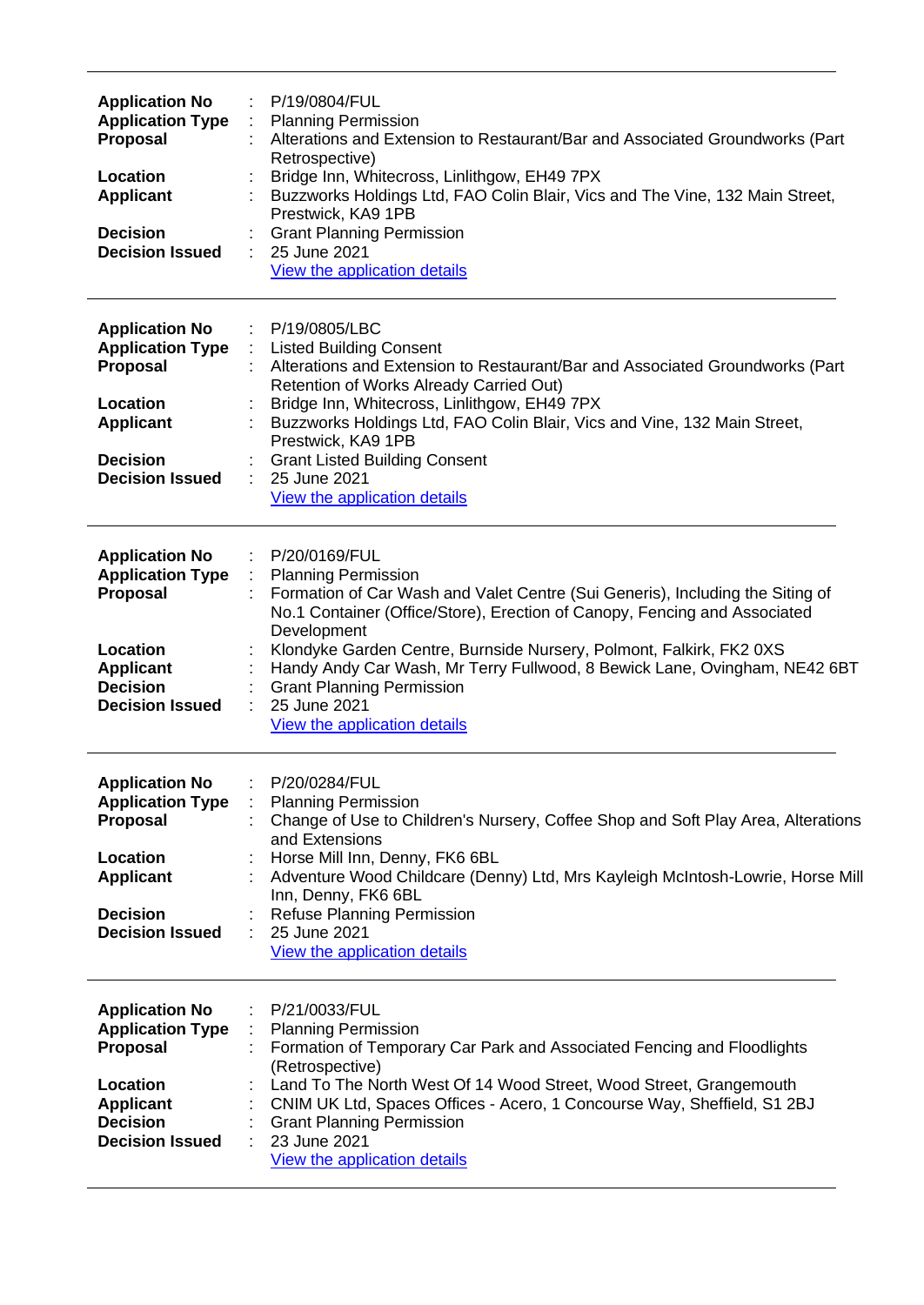| <b>Application No</b><br><b>Application Type</b><br><b>Proposal</b><br>Location<br><b>Applicant</b><br><b>Decision</b><br><b>Decision Issued</b> | P/21/0046/FUL<br><b>Planning Permission</b><br>Erection of 9 Dwellinghouses with Associated Garages and Engineering<br>Infrastructure<br>Site To The West Of Castlewood, Glen Road, Torwood<br>Mr Jim Scobie,<br>Refuse Planning Permission<br>25 June 2021<br>View the application details                                                                                                                                                     |
|--------------------------------------------------------------------------------------------------------------------------------------------------|-------------------------------------------------------------------------------------------------------------------------------------------------------------------------------------------------------------------------------------------------------------------------------------------------------------------------------------------------------------------------------------------------------------------------------------------------|
| <b>Application No</b><br><b>Application Type</b><br>Proposal<br>Location<br><b>Applicant</b><br><b>Decision</b><br><b>Decision Issued</b>        | P/21/0052/FUL<br><b>Planning Permission</b><br>Part Change of Use (Ground Floor) from Hotel (Class 7) to Form No. 4 Shop Units<br>(Class 1), Including Alterations to Shopfronts, Formation of Parking Area and<br><b>Ancillary Development</b><br>Bowhouse Hotel, Bowhouse Road, Grangemouth, FK3 0HD<br>Mr Shajaz Ali, 32 Cotland Drive, Falkirk, FK2 7GN<br><b>Grant Planning Permission</b><br>23 June 2021<br>View the application details |
| <b>Application No</b><br><b>Application Type</b><br>Proposal<br>Location<br><b>Applicant</b><br><b>Decision</b><br><b>Decision Issued</b>        | P/21/0161/FUL<br><b>Planning Permission</b><br>Extension to Dwellinghouse, Demolition of Existing Outbuilding and Construction<br>of new Outbuilding and Formation of Vehicle Access<br>Bentfield, 15 Gartcows Road, Falkirk, FK1 5EF<br>Mr Craig Heatlie, Bentfield, 15 Gartcows Road, Falkirk, FK1 5EF<br><b>Grant Planning Permission</b><br>24 June 2021<br>View the application details                                                    |
| <b>Application No</b><br><b>Application Type</b><br>Proposal<br>Location<br><b>Applicant</b><br><b>Decision</b><br><b>Decision Issued</b>        | P/21/0190/FUL<br><b>Planning Permission</b><br>Siting of 2 Temporary Modular Classrooms<br>Carrongrange High School, Oxgang Road, Grangemouth, FK3 9HP,<br>Falkirk Council, Children's Services, Sealock House, 2 Inchyra Road,<br>Grangemouth, FK3 9XB,<br>Withdrawn<br>21 June 2021<br>View the application details                                                                                                                           |
| <b>Application No</b><br><b>Application Type</b><br>Proposal<br>Location<br><b>Applicant</b><br><b>Decision</b><br><b>Decision Issued</b>        | P/21/0198/LBC<br><b>Listed Building Consent</b><br>Installation of LPG Tank<br>3 The Stables, Kinnaird House, Falkirk, FK2 8QX<br>Mr G Paterson, 3 The Stables, Kinnaird House, Falkirk, FK2 8QX<br><b>Listed Building Consent Not Required</b><br>24 June 2021<br>View the application details                                                                                                                                                 |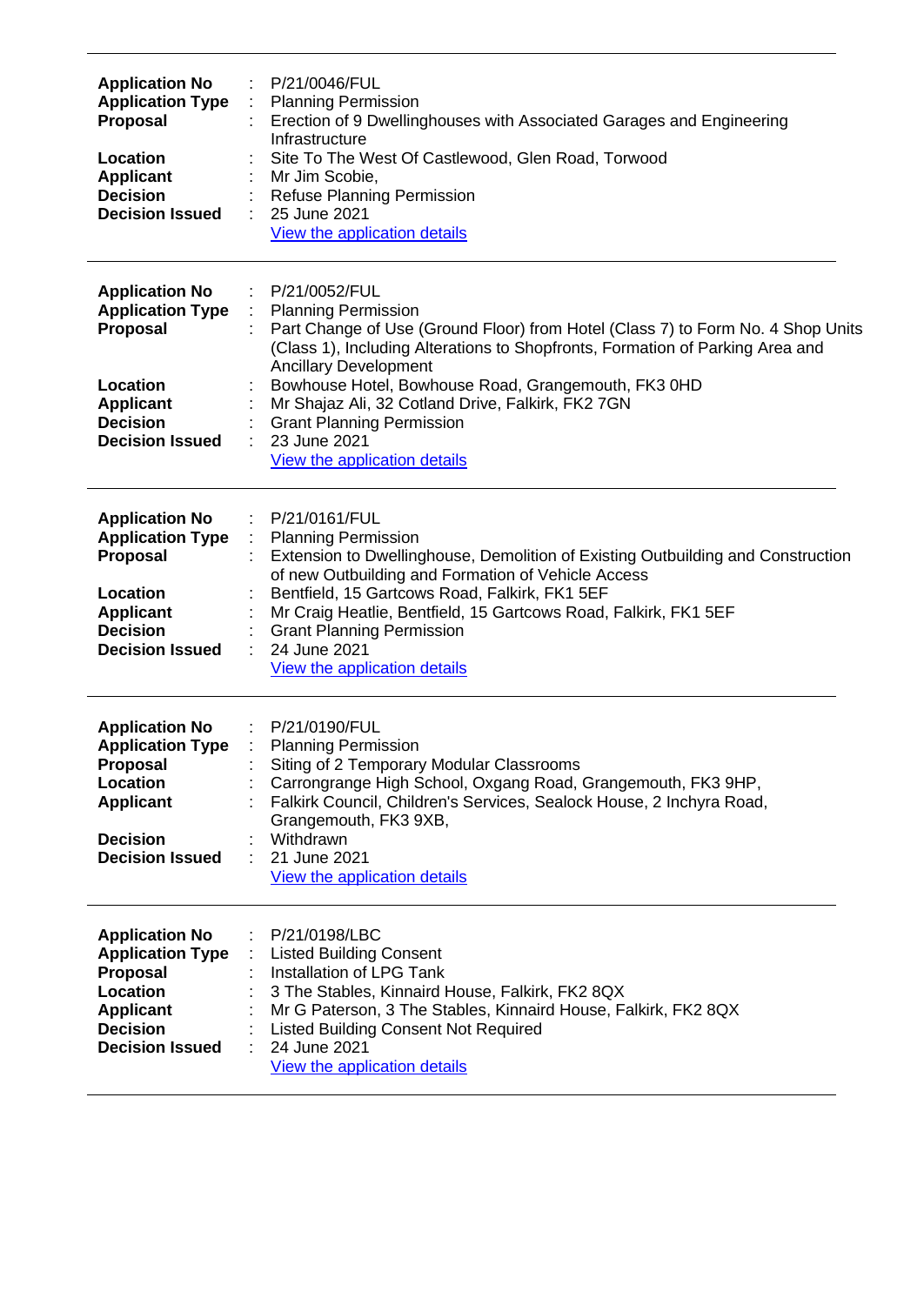| <b>Application No</b><br><b>Application Type</b><br><b>Proposal</b><br>Location<br><b>Applicant</b><br><b>Decision</b><br><b>Decision Issued</b> | P/21/0216/FUL<br><b>Planning Permission</b><br>÷<br><b>Erection of Boundary Fence</b><br>63 Kilbirnie Terrace, Denny, FK6 6JL<br>Mrs Elizabeth McLean, 63, Kilbirnie Terrace, Denny, FK6 6JL<br>Refuse Planning Permission<br>25 June 2021<br>÷<br>View the application details                                                                        |
|--------------------------------------------------------------------------------------------------------------------------------------------------|--------------------------------------------------------------------------------------------------------------------------------------------------------------------------------------------------------------------------------------------------------------------------------------------------------------------------------------------------------|
| <b>Application No</b><br><b>Application Type</b><br>Proposal<br>Location<br><b>Applicant</b><br><b>Decision</b><br><b>Decision Issued</b>        | P/21/0233/FUL<br><b>Planning Permission</b><br>Enclosure of Ground with Fence to Create Private Garden<br>14 Mckenna Avenue, Stoneywood, Denny, FK6 5GX<br>Miss Melissa Dall, 14 Mckenna Avenue, Stoneywood, Denny, FK6 5GX<br><b>Grant Planning Permission</b><br>25 June 2021<br>View the application details                                        |
| <b>Application No</b><br><b>Application Type</b><br><b>Proposal</b><br>Location<br><b>Applicant</b><br><b>Decision</b><br><b>Decision Issued</b> | P/21/0239/FUL<br><b>Planning Permission</b><br>Alterations and Extension to Dwellinghouse (Amendment to P/20/0102/FUL)<br>Corinthia, Standrigg Road, Wallacestone, Falkirk, FK2 0EB<br>Mr Ian Williamson, Hillcrest Cottage, Standrigg Road, Wallacestone, FK2 0EE<br><b>Grant Planning Permission</b><br>25 June 2021<br>View the application details |
| <b>Application No</b><br><b>Application Type</b><br>Proposal<br>Location<br><b>Applicant</b><br><b>Decision</b><br><b>Decision Issued</b>        | P/21/0243/FUL<br><b>Planning Permission</b><br><b>Extension to Dwellinghouse</b><br>67 Thistle Avenue, Grangemouth, FK3 8YQ<br>Emily and Simon Lewis and Neale, 67 Thistle Avenue, Grangemouth, FK3 8YQ<br><b>Grant Planning Permission</b><br>25 June 2021<br>View the application details                                                            |
| <b>Application No</b><br><b>Application Type</b><br><b>Proposal</b><br>Location<br><b>Applicant</b><br><b>Decision</b><br><b>Decision Issued</b> | P/21/0260/FUL<br><b>Planning Permission</b><br><b>Extension to Dwellinghouse</b><br>Freidheim, 9 Marchlands Terrace, Bo'ness, EH51 9ES<br>Mr Greg Dolan, Freidheim, 9 Marchlands Terrace, Bo'ness, EH51 9ES<br>Withdrawn<br>24 June 2021<br>View the application details                                                                               |
| <b>Application No</b><br><b>Application Type</b><br><b>Proposal</b><br>Location<br><b>Applicant</b><br><b>Decision</b><br><b>Decision Issued</b> | P/21/0268/FUL<br><b>Planning Permission</b><br><b>Extension to Flatted Dwelling</b><br>18 Campbell Drive, Larbert, FK5 4PR<br>Mrs Walterina Peebles, 18 Campbell Drive, Larbert, Scotland, FK5 4PR<br><b>Grant Planning Permission</b><br>25 June 2021<br>View the application details                                                                 |